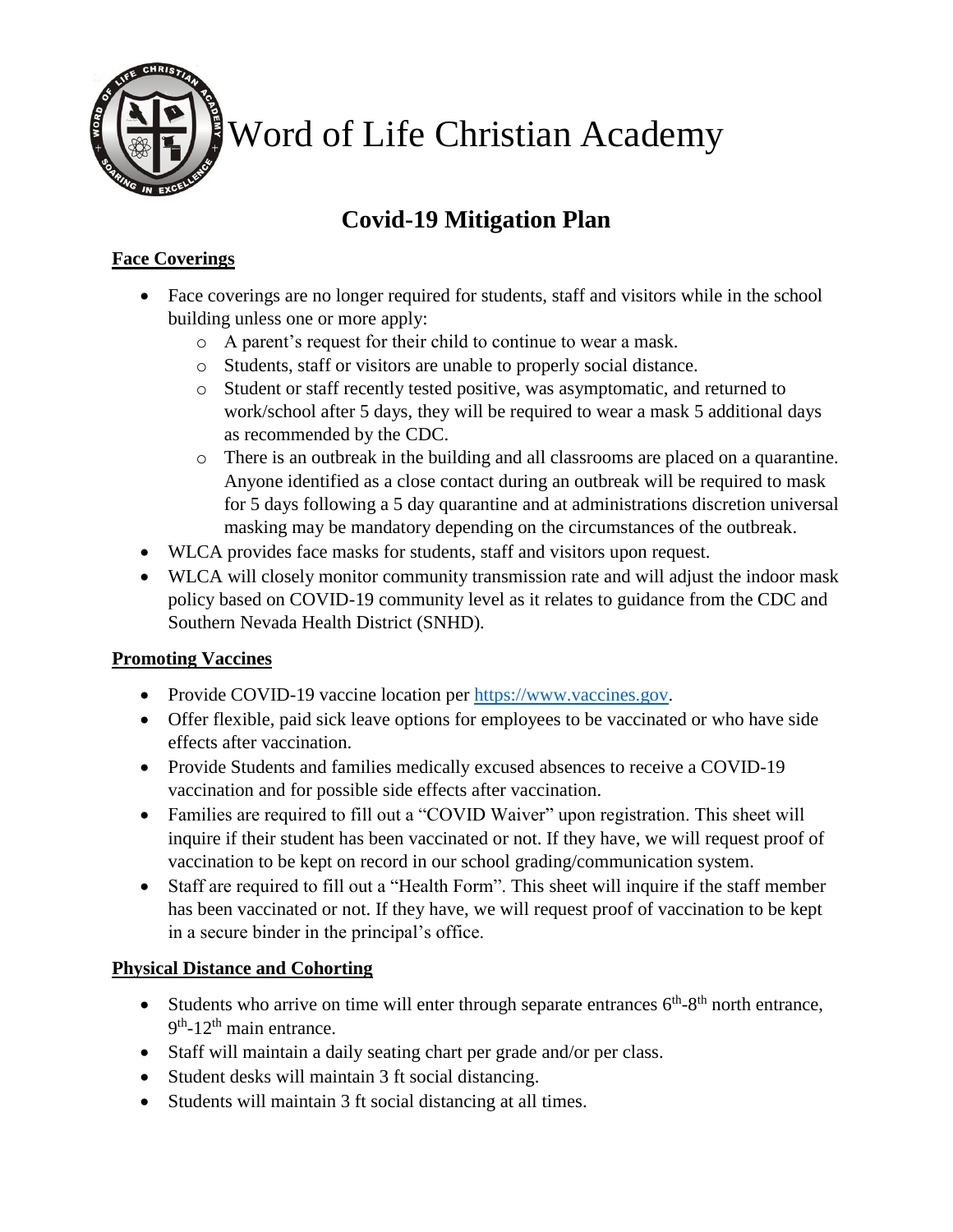- PreSchool-5<sup>th</sup> Grade will maintain designated cohorts.
- Cohorts are designated by grade (PreSchool-5<sup>th</sup> Grade) not vaccine status, age, etc.
	- o Staggered bathroom times
	- o Lunch is eaten in the classroom
	- o Daily schedules are adjusted so cohorts do not intermingle
	- o Play equipment is kept in cohort specific containers

### **Ventilation, Cleaning, and Disinfecting**

- Air purifiers in all rooms and areas where students are present.
- Open doors when possible, to increase ventilation.
- All classrooms contain at least 1 bottle of SNHD approved spray sanitizer.
- All classrooms are equipped with disinfecting wipes with extra available upon request.
- Heavy traffic areas are cleaned frequently and throughout the day (ex. bathrooms, door handles, stair rails, etc.).
- Drinking fountains are hands free and only available to refill bottles.
- Nurse's room is thoroughly disinfected after every student.
- Use of shared objects, which is limited, are cleaned between each use.
- Maintenance maintains a nightly fogging of all classrooms to disinfect.
- Upon confirmation of a COVID-19 positive case, students are sent home, the classroom is closed until a deep cleaning is completed.

# **Handwashing and Respiratory Etiquette**

- Teach and reinforce handwashing with soap and warm water for at least 20 seconds.
- Maintain signs in bathrooms and around the school reinforcing hand washing and sanitizing etiquette.
- If handwashing is not possible, the use of hand sanitizer containing 70% alcohol is encouraged.
- Hands free hand sanitizer stations are available at every entrance of the building and at the door of each classroom.
- Reinforce covering their mouth and nose with a tissue (or arm/elbow area if tissue is not available) when they cough or sneeze.
- Throw all used tissues in the trash.

# **Staff and Student Self-Assessment and Staying Home when Sick/Getting Tested**

- Parent/guardians will check students at home to rule out fever (100 or above) and/or signs or symptoms of illness prior to departure from home.
- Staff members will check themselves at home to rule out fever (100 or above) and/or signs or symptoms of illness prior to departure from home.
- Before exiting their car  $(K-8<sup>th</sup>$  grade) students will have their temperature taken by a staff member.
- Upon entrance to the school (PreK,  $9<sup>th</sup>$ -12<sup>th</sup>, staff, parents & visitors) will have their temperature taken by a hands free, freestanding thermometer.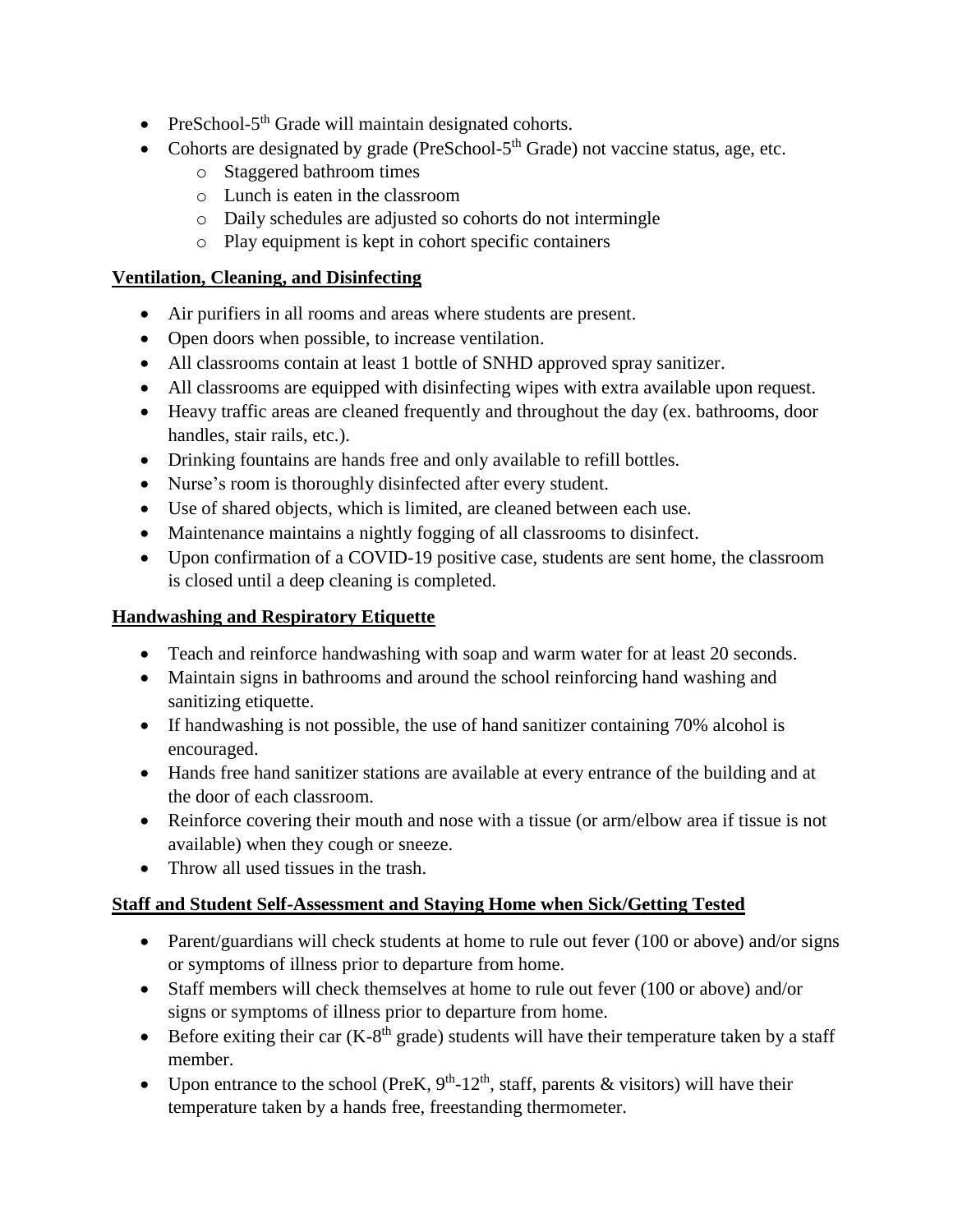- WLCA will provide students and staff members of community COVID-19 testing sites.
- Students who exhibit symptoms of COVID-19 during school hours are immediately sent home and parents/guardians are given a "Student Clearance to Return to Class Form". Students may only return with either a negative COVID test, or the paper signed by a physician stating they may return to school.
- Staff who exhibit symptoms of COVID-19 are immediately sent home and referred to a COVID testing facility. They may return with a negative result and/or a clearance from a physician.
- WLCA will maintain confidentiality of results and protect student and staff privacy.
- WLCA will report any new diagnoses of COVID-19 to the SNHD at schoolcovid@snhd.org and/or call 702-759-1300 as soon as we are informed.

#### **Preparing for If Someone Gets Sick or Exposed to COVID-19**

- Advise staff and families of sick students of home isolation criteria.
- Sick staff members or students shall not return until they have met CDC's criteria to discontinue home isolation (normally 5 days after a positive test and is asymptomatic or from first day of symptoms, 24 hours with no fever without fever-reducing medication, symptoms have improved, or you receive a negative test). Home testing not allowed.
	- $\circ$  Shortened Isolation (5 days)-If the criteria above is met, students and staff may return after the 5 day isolation period. The affected individual MUST wear a mask for 5 days upon return. Please see the following link for current CDC guidance regarding isolation and quarantine: https://www.cdc.gov/coronavirus/2019 ncov/your-health/quarantine-isolation.html
- Make sure that staff and families know that they (staff) or their children (families) should not come to school, and that they should notify school officials if they (staff) or their children (families) become sick with COVID-19 symptoms, test positive for COVID-19, or have been exposed to someone with COVID-19 symptoms or a confirmed or suspected case.
- If a positive case of COVID-19 is reported in the school and the student or staff was in contact with other students or staff, all parents of anyone exposed are immediately called to pick up their student and begin a 5 day quarantine. Complete cohorts/classes will be quarantined. Families will be notified to be vigilant of signs and symptoms and if their student shows any signs, to have their student tested or taken to a physician. Positive COVID-19 tests will need to be reported to school officials. A mask will be required upon return for 5 days following the mandatory quarantine.
- WLCA will continue to close/quarantine cohorts and/or grades with an active COVID-19 exposure in the classroom. The SNHD will be given all contact information of everyone affected.
- If a confirmed exposure to a positive case of COVID-19 is reported and the student or staff is in the building, they will be immediately sent to the nurse's room for isolation (student) or sent home (staff), and parents/guardians will be called to pick up the student and begin the isolation period. Families will be notified, to the extent allowable by